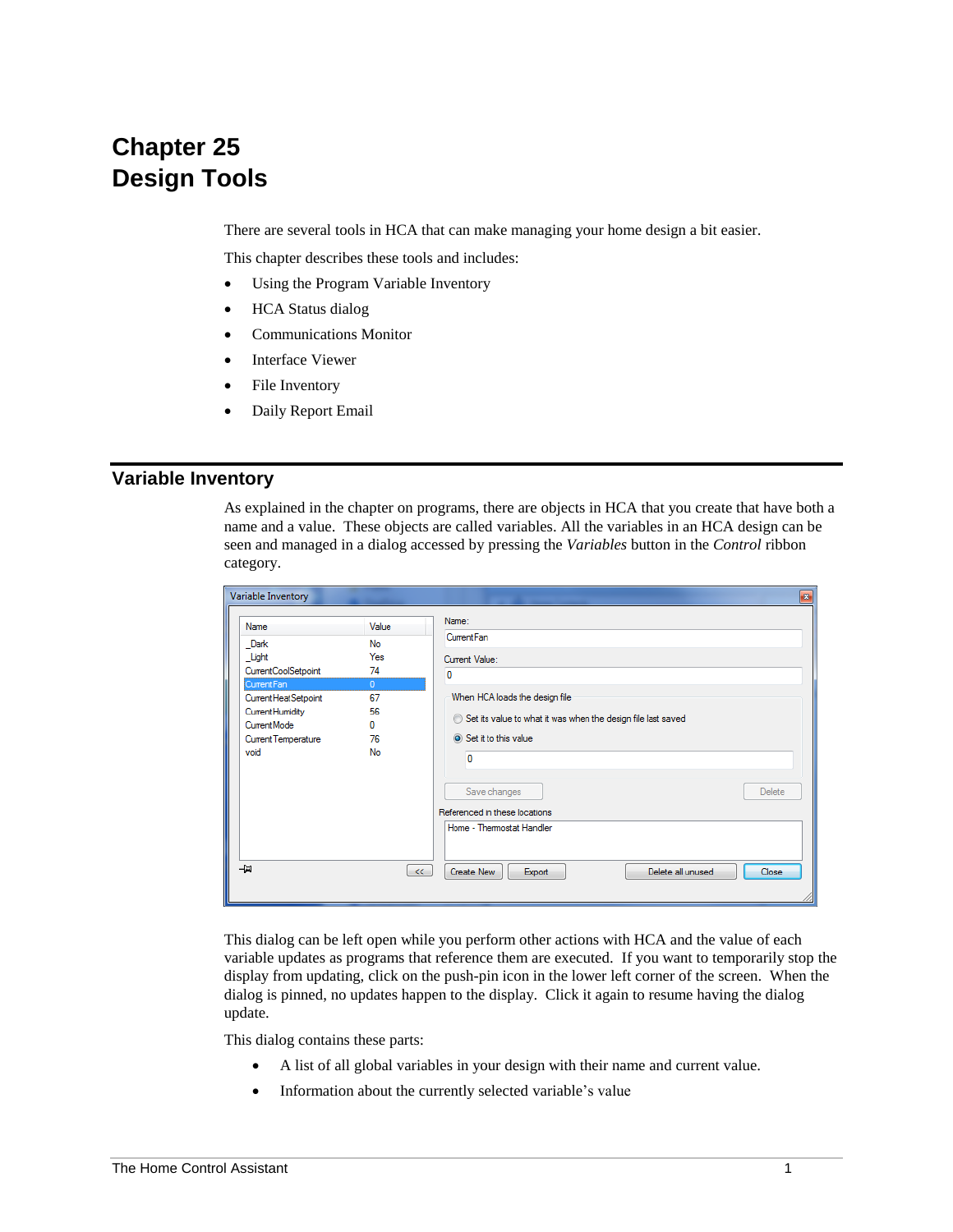• A list of all uses of the variable

When the program variable inventory dialog is open you can modify the value of any variable by selecting its name in the list then changing its value in the value edit box, and pressing the *Save Changes* button.

Since variables are untyped, the type of data you entered is determined by this procedure.

- If it can be converted to a number, then the value assigned is numeric.
- If it is "yes", "no", "true", or "false", then the value assigned is Boolean.
- If it is date-time quoted (the quote character is  $\#$  in this case) and what is between the quotes can be converted to a date-time, then the value assigned is date-time.
- If it isn't date-time quoted but what was entered can be converted to a date-time, then the value assigned is date-time.
- If it is string quoted (the quote character is " in this case), then the value assigned is string. The start and end quotes are not saved as part of the string.

If none of the above, then the value assigned is a string

When you save your design file the current values of each variable is saved. When your design file is loaded you can have HCA set the variable to that saved value or assign it a new value. This is specified in the variable inventory dialog "When HCA loads the design file" box. If you are using the restart feature of HCA, the value of the variables come from the state file – see the chapter on Restart.

To remove a variable from your design, use the Delete button. You can't delete a variable unless it is no longer referenced any place in your design.

- **Hint**: For more information on variables see the chapter on programs and the chapter on expressions.
- **Hint**: When keeping the variable inventory on the screen you can use the button labeled "<<" to shrink and expand the dialog to use less screen space.

# **HCA Status dialog**

The HCA status dialog is a quick place to go to check on the state of your design. Open the status dialog by pressing the *HCA Status* button in the *Control* ribbon category.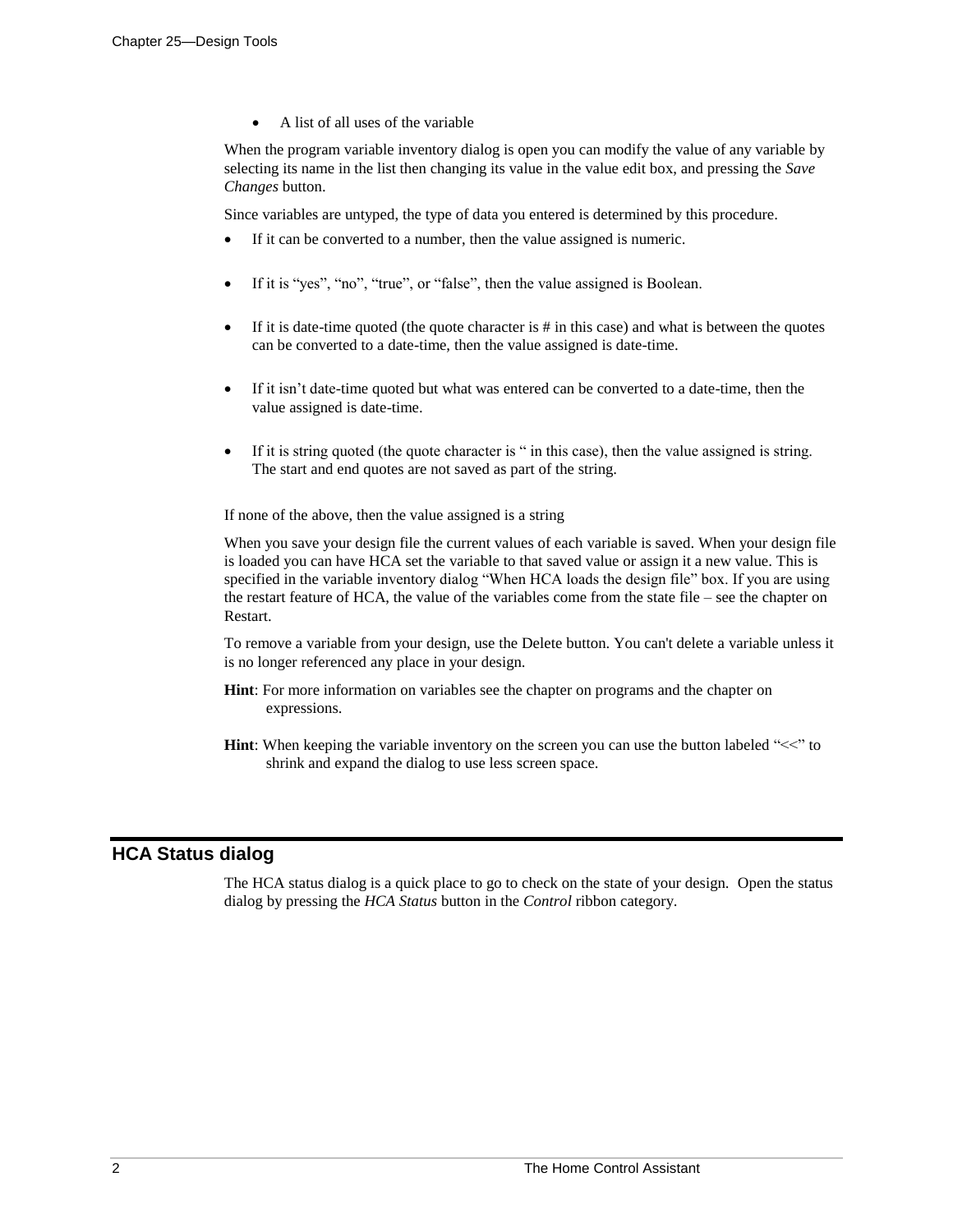|                                              | <b>HCA Status</b>                                                                                                                                                                                                  |   |
|----------------------------------------------|--------------------------------------------------------------------------------------------------------------------------------------------------------------------------------------------------------------------|---|
|                                              | Current design: C:\Users\kham_000\Documents\HCA\Sample\MyHome.HCA                                                                                                                                                  |   |
| Current Home Mode: Home & Awake              |                                                                                                                                                                                                                    |   |
| Current schedule: The Home                   |                                                                                                                                                                                                                    |   |
| Next scheduled events:                       | 5:01 PM On Rec Room - Picture Gallery Lights<br>5:21 PM On Outside - Lights<br>5:34 PM On Great Room - Floor Lamp<br>5:40 PM On Deck - Lights<br>5:44 PM On 65% Rec Room - Lamp<br>5:46 PM On Rec Room - Fish tank | v |
| Running programs:                            |                                                                                                                                                                                                                    | ۸ |
| Sunrise at:                                  | 3/4/2016 6:09 AM<br>Sunset at: 3/4/2016 5:46 PM                                                                                                                                                                    | M |
| 64th day of 2016<br>Vemal Equinox in 15 days |                                                                                                                                                                                                                    |   |
|                                              | HCA running: 0 days 0 hours 17 minutes 12 seconds<br>Close                                                                                                                                                         |   |

Shown in the dialog is the current schedule, the next few scheduled events and any programs currently running and what they are doing.

This dialog can be left open while you perform other tasks and HCA keeps it updated as things change.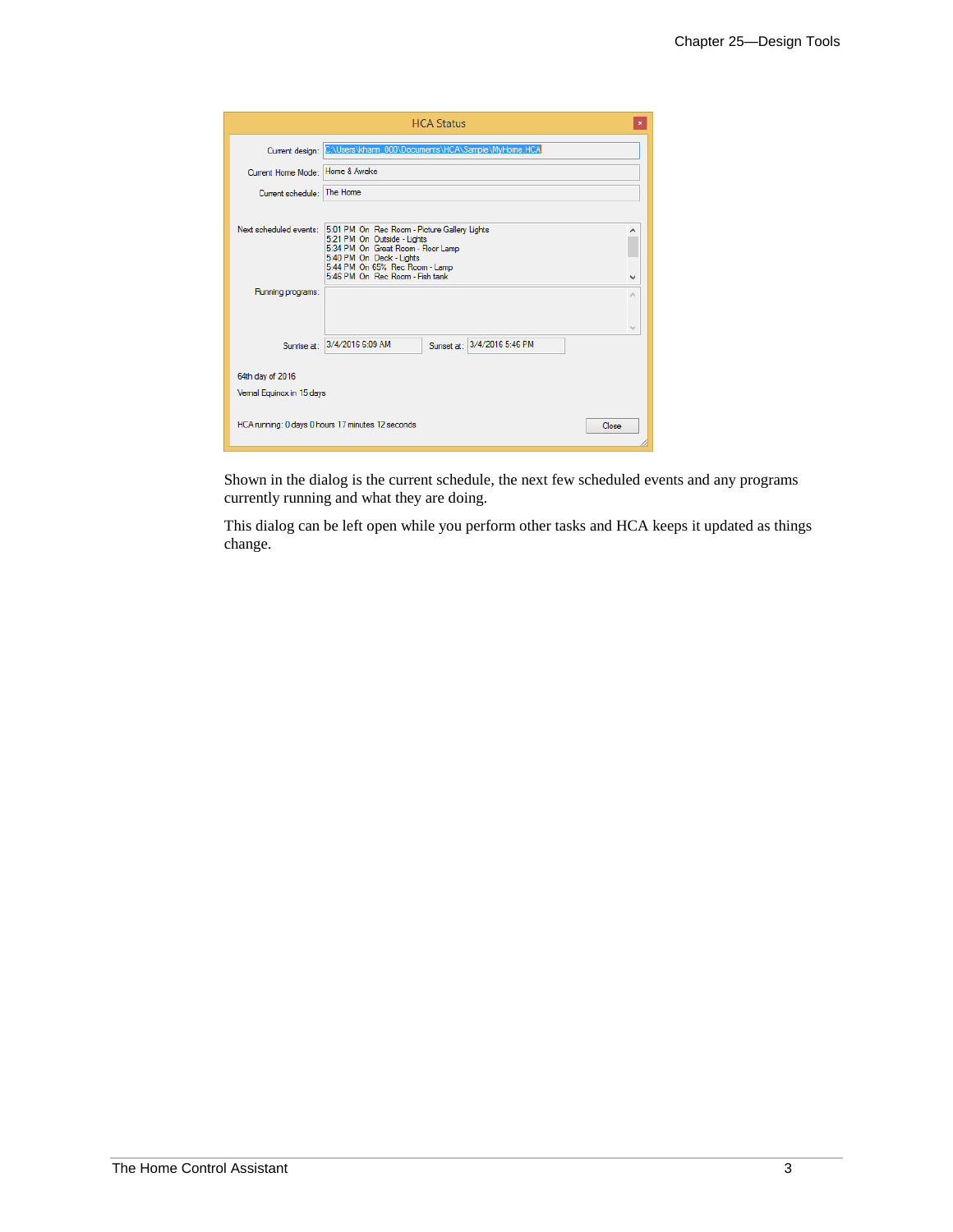# **Communications Monitor**

The Communications monitor is a small window that shows when commands are sent or received from any of the interfaces connected to your computer's communications ports used by HCA to send and receive commands.

The Communications monitor is opened by pressing the *Comm Monitor* button in the ribbon *Control* category. This Window appears as:

| <b>1899 Communications Monitor</b> |                       |  |
|------------------------------------|-----------------------|--|
|                                    | 03:07:50 PM [B] On E6 |  |

The parts of this window are:

- A rectangle that lights up when data is received from the interface
- A rectangle that lights up when data is sent to the interface
- A button that can reduce the window to just the send and receive lights or expand it to show all the information
- A drop down list that shows the last few commands with the date and time, if the command was a receive [R] or send [S], the name of the command, and the house and unit code of the command.

The communications monitor can be very useful if the interface in use doesn't have any status lights as part of its hardware.

#### **Interface Viewer**

In general, HCA takes care of all the details of interacting with the interfaces and sending, receiving, and decoding their protocols. There usually isn't a reason for you to want to see the lowest level communications between HCA and the interface but if you do, the Interface Viewer does that.

One place where you may really need to see all the data between HCA and an interface is when working with the Generic Serial and IP interfaces – detailed in the *Generic Interfaces* appendix. It can be complex working with these interfaces since all the encoding of messages you send and decoding of messages received is implemented in programs you create.

Open the *Interface Viewer* from the *Interfaces* ribbon category. This viewer shows the messages sent to and received from one or more interfaces. This gives you a window into the communications at the lowest level.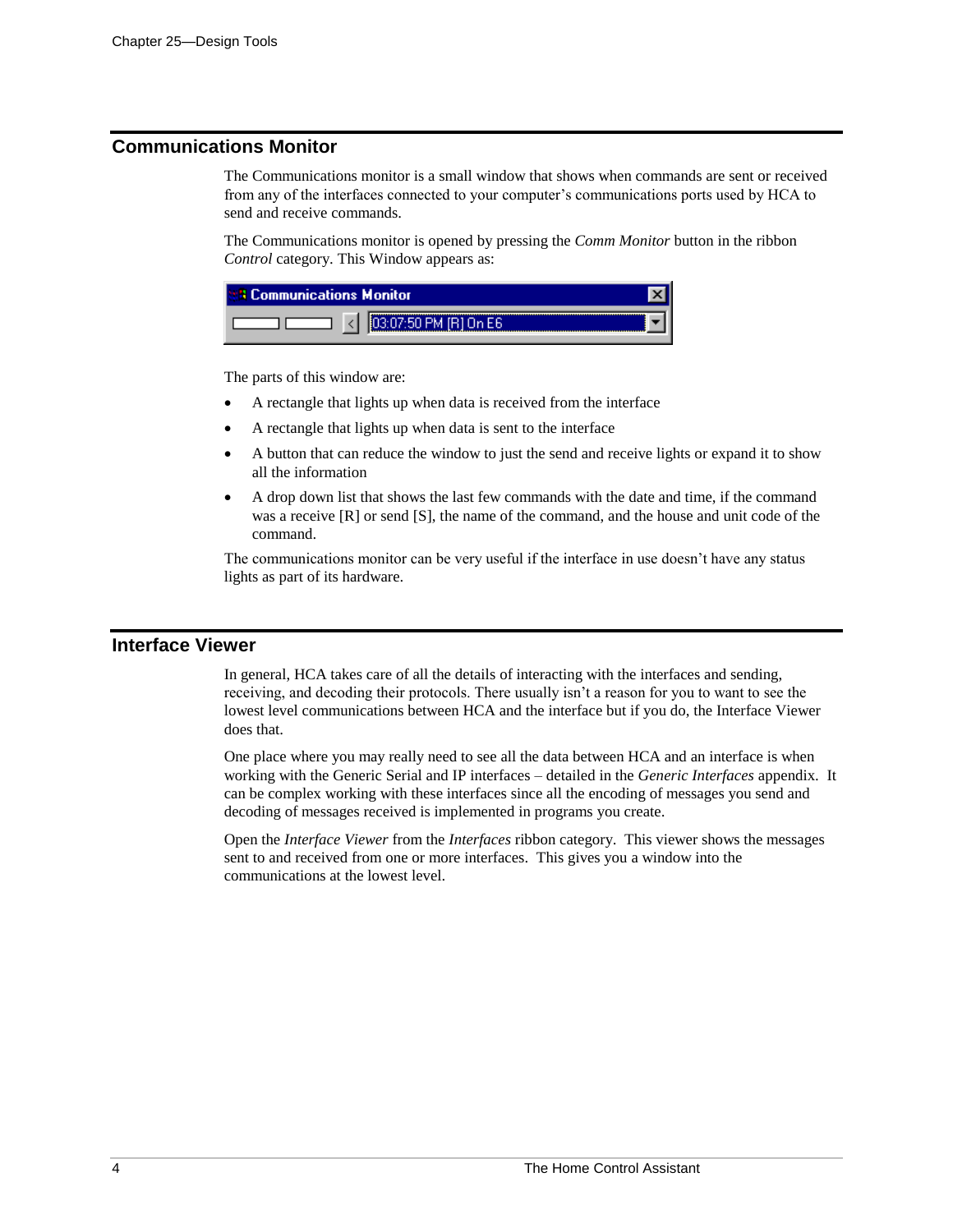| <b>Interface Viewer</b>                 |                                                                                       |               | $\overline{\mathbf{x}}$<br>$\Box$<br><b>COL</b> |
|-----------------------------------------|---------------------------------------------------------------------------------------|---------------|-------------------------------------------------|
| View Interfaces                         |                                                                                       |               |                                                 |
| Instean                                 | Remote Lights                                                                         | Unused 3      | Unused 4                                        |
| Unused 5                                | Unused 6                                                                              | Unused 7      | Unused 8                                        |
| Show                                    |                                                                                       |               |                                                 |
| Initialize <b>V</b> Read <b>V</b> Write | $\triangledown$ Decode $\triangledown$ Exceptions                                     | V Log Entries |                                                 |
| 14:31:28 [1]: WR (02000001) 56 OD       |                                                                                       |               |                                                 |
| 14:31:28 [1]: RD V103-                  | 14:31:28 [1]: RD 001 Copyright (C) 1995 M                                             |               |                                                 |
|                                         | 14:31:28 [1]: RD arrick Limited, Inc.* <cr></cr>                                      |               |                                                 |
|                                         | 14:31:28 [1]: Extracted Message = "V103-001 Copyright (C)1995 Marrick Limited, Inc.*" |               |                                                 |
|                                         |                                                                                       |               |                                                 |
|                                         |                                                                                       |               |                                                 |
|                                         |                                                                                       |               |                                                 |
|                                         |                                                                                       |               |                                                 |
|                                         |                                                                                       |               |                                                 |
| Clear<br>Save                           |                                                                                       | Viewer ON     | Close                                           |
|                                         |                                                                                       |               |                                                 |

The names of the eight interfaces that can be configured are the first set of checkboxes. Tick the ones that you want to see data from. Interfaces not configured are listed as *Unused.*

The *Show* box determines what sort of information you want to view. Tick or clear the boxes for the type of data you want to see.

You can turn the viewer on or off with the button at the bottom of the dialog. When green the viewer is enabled and when red it isn't.

In the list reads from the interface are prefixed with RD, writes with WR, and if the message is decoded – some interfaces are but as explained above the receptions from the Generic Interfaces are not – they are prefixed with DC. Enclosed in []'s is the number of the interface the list entry is for. The first interface is interface 0 and the last is 7.

This interface is at a very low level so you may see, because of the nature of network and serial reads, a single reception in multiple RD lines.

You can clear the list with the *Clear* button and save the list into a text file with the *Save* button.

## **File Inventory**

In addition to your design file - the .HCA file – there may be several other files that are referenced by your design. These files are:

- Display background DXF files.
- Display background image files
- HTML displays template and result files.
- IR key definition files for Global Cache IR interfaces
- Sound files referenced in "Play Sound" Visual Program elements.
- Data files referenced in "Read Data" Visual program elements.
- Files referenced in "Status Export" Visual Program elements
- Script files referenced in "Script" visual program elements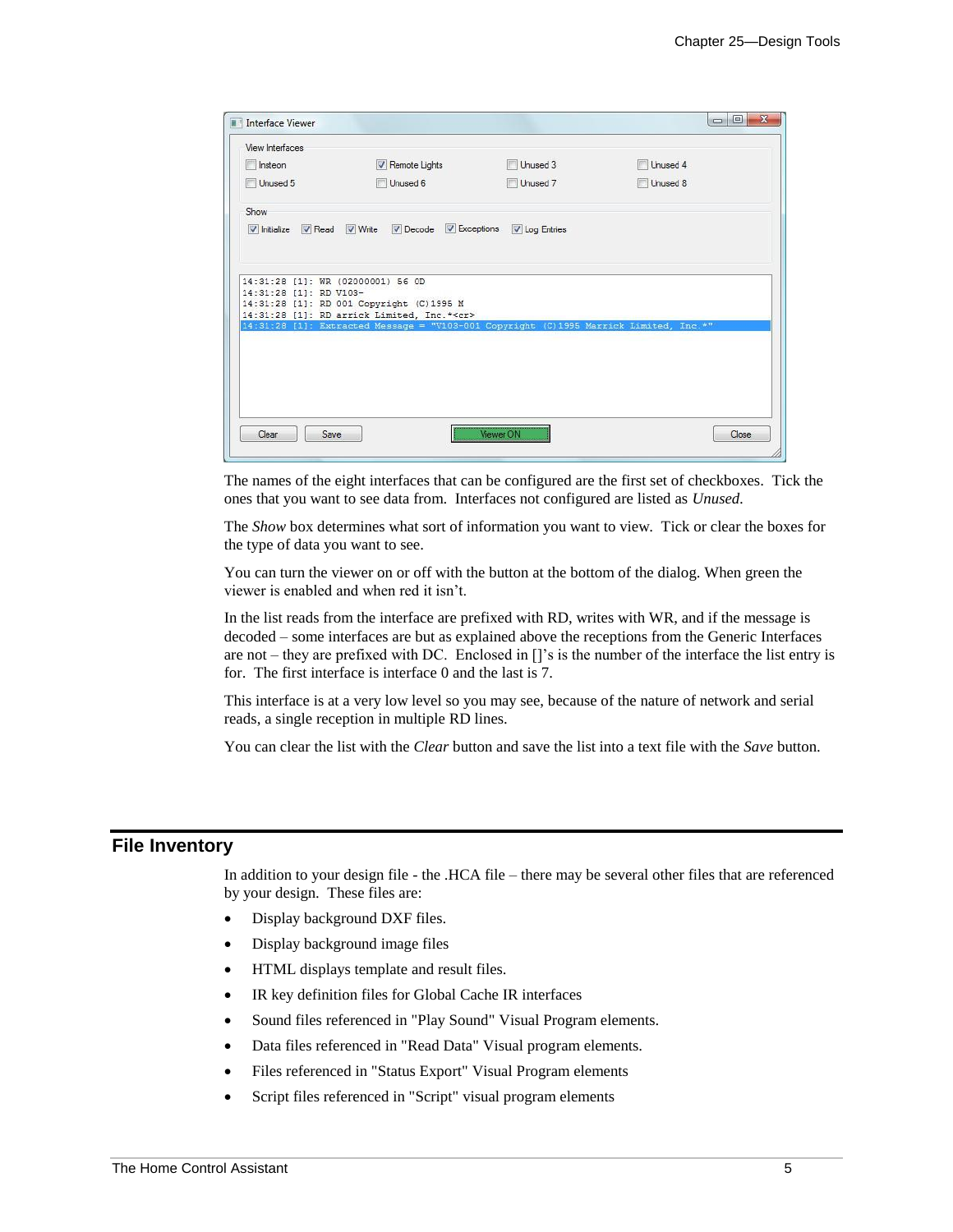- Windows programs referenced in Visual Program "Run" elements
- The path of files used by the Weather system import file paths, database folder paths
- Files referenced in periodic status exports

With so many files referenced from so many places in may be complex to try and keep track of them all. HCA helpfully provides one place where you can find all these files and where they are referenced.

To display this dialog, press the *File Inventory* button in the ribbon *Design Tools* category.

| п | <b>File Inventory</b>                                                                        |                                                                                                           |                                                                     |                                                                                                                                                                                                                                                                                                                                 |  |  |
|---|----------------------------------------------------------------------------------------------|-----------------------------------------------------------------------------------------------------------|---------------------------------------------------------------------|---------------------------------------------------------------------------------------------------------------------------------------------------------------------------------------------------------------------------------------------------------------------------------------------------------------------------------|--|--|
|   | Type<br><b>Display</b><br><b>Status Export</b><br><b>Status Export</b><br>Program<br>Program | Name<br><b>Entry Floor</b><br>#1<br>#1<br>Home Programs - All lights<br>Home Programs - All lights Script | <b>Use</b><br><b>DXF Background</b><br>Template<br>Result<br>Script | Path<br>C: \Users \Kimberly \Documents \HCA\Samples \myhome.DXF<br>C:\Users\Kimberly\Documents\HCA\Samples\weatherTemplate.txt<br>C:\Users\Kimberly\Documents\HCA\Samples\weatherTemplate.html<br>C:\Users\Kimberly\Documents\HCA\Scripts\AllHouseLightsOn.vbs<br>C:\Users\Kimberly\Documents\HCA\Scripts\AllHouseLightsOff.vbs |  |  |
|   | --------------------------------<br>OK                                                       |                                                                                                           |                                                                     |                                                                                                                                                                                                                                                                                                                                 |  |  |

This dialog shows in one place all your external files that are part of your design.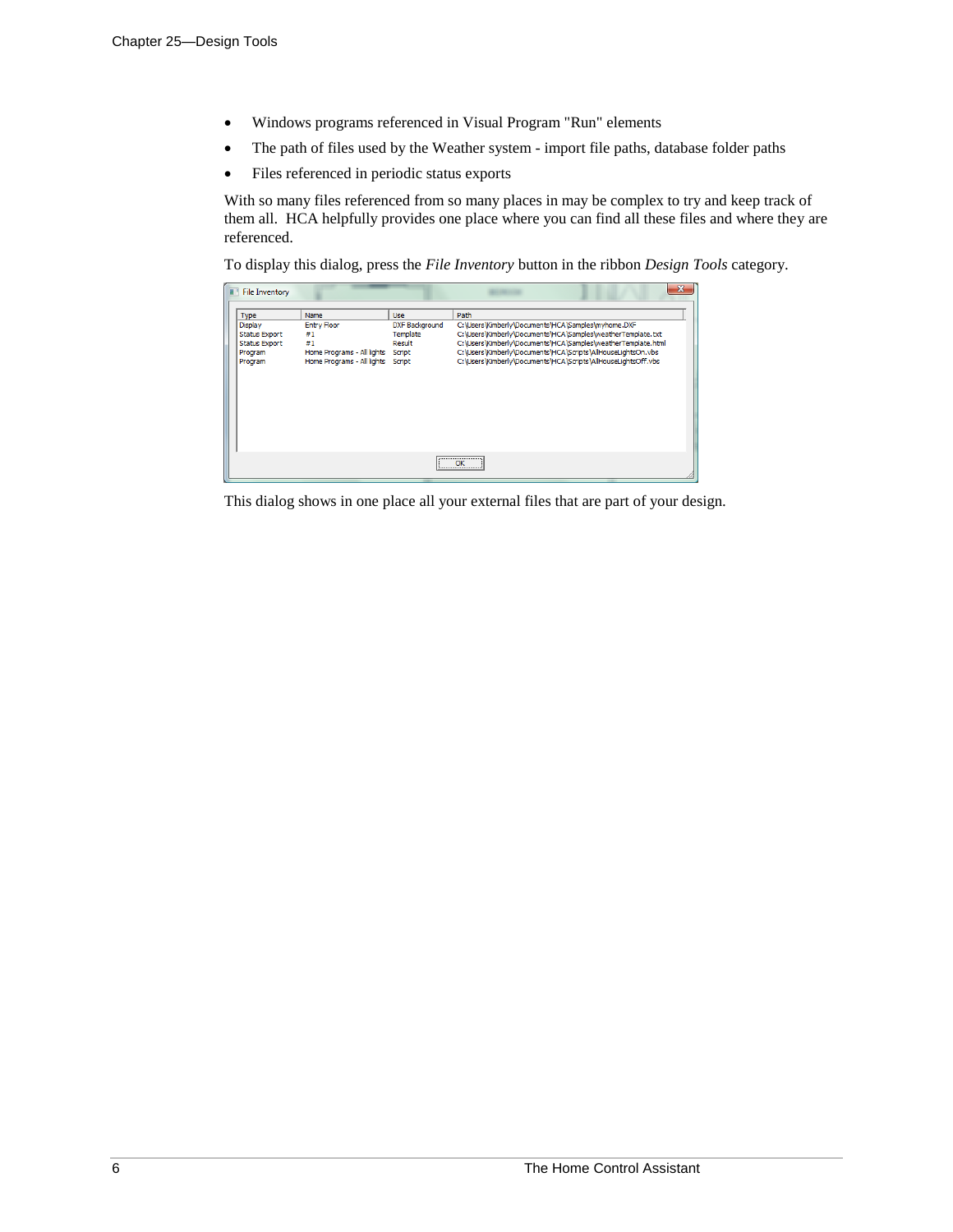# **Daily Report**

This tool configures the sending of an email to one or more destinations every day supplying the status of your HCA installation. To configure this tool, press the *Daily Report Setup* button in the *Tools* ribbon category.

| <b>No. HCA Daily Report Setup</b>                                                                                                                                                                                                                                                                                                                                                                                                                                                                                          | $\overline{\mathbf{x}}$ |  |  |  |  |
|----------------------------------------------------------------------------------------------------------------------------------------------------------------------------------------------------------------------------------------------------------------------------------------------------------------------------------------------------------------------------------------------------------------------------------------------------------------------------------------------------------------------------|-------------------------|--|--|--|--|
| ÷<br>4:00:00 AM<br>Send Now<br>V Enable sending report every day at:                                                                                                                                                                                                                                                                                                                                                                                                                                                       |                         |  |  |  |  |
| kharms 1000@gmail.com<br>Send to:                                                                                                                                                                                                                                                                                                                                                                                                                                                                                          |                         |  |  |  |  |
| Villa Operational Report<br>Subject:                                                                                                                                                                                                                                                                                                                                                                                                                                                                                       |                         |  |  |  |  |
| V Include logged alerts since last report<br>Include interface statistics<br>$\triangledown$ Include running programs<br>Include table of client connections                                                                                                                                                                                                                                                                                                                                                               |                         |  |  |  |  |
| Include state of selected devices and rooms<br>Include in report                                                                                                                                                                                                                                                                                                                                                                                                                                                           |                         |  |  |  |  |
| Dev: Crawl Space - Driveway Sensor<br>Dev: House - Circ Pump<br>Dev: Kitchen - Lights<br>Dev: Crawl Space - Sensor Power<br>->∣<br>Dev: Dining Room - Lights<br>Dev: Master Bath - Mirror Lights<br>Dev: Dining Room - Motion detector<br>Dev: Media - Lights<br>Dev: Down Bath - Ceiling Lights<br>Dev: Office - Lights<br>$\leftarrow$<br>Dev: Outside - Craft Room<br>Dev: Down Bath - Motion detector<br>Dev: Down Hallway - Hallway<br>Dev: Outside - Garage Back Door<br>Include current value of selected variables | ▲<br>Ξ                  |  |  |  |  |
| Include in report                                                                                                                                                                                                                                                                                                                                                                                                                                                                                                          |                         |  |  |  |  |
| Dark<br>Light<br>-><br>AlertCode<br>alertMessage1<br>alertMessage2<br><-<br>alertType1<br>alertType2                                                                                                                                                                                                                                                                                                                                                                                                                       |                         |  |  |  |  |
| OK<br>Cancel                                                                                                                                                                                                                                                                                                                                                                                                                                                                                                               |                         |  |  |  |  |

The elements of the configuration are:

**Enable and time**: Tick the enable box to enable sending the daily report and chose a time to send it.

**Send to**: The email address to send to. If more than one, separate them with a comma.

**Subject**: The subject of the email. Enter anything you would like.

The next configuration settings enables or disables report sections. These are:

- Any alerts that are in the alert log since the last report was sent
- Statistics about the connected interfaces
- A list of any programs running when the daily report is generated
- A table showing the time of connection and disconnection of any clients

The next section enables the inclusion of a table showing the state of selected devices and rooms. Once the enable box has been ticked, you can select those devices and rooms you want included in the report. The maximum number that can be selected is 64.